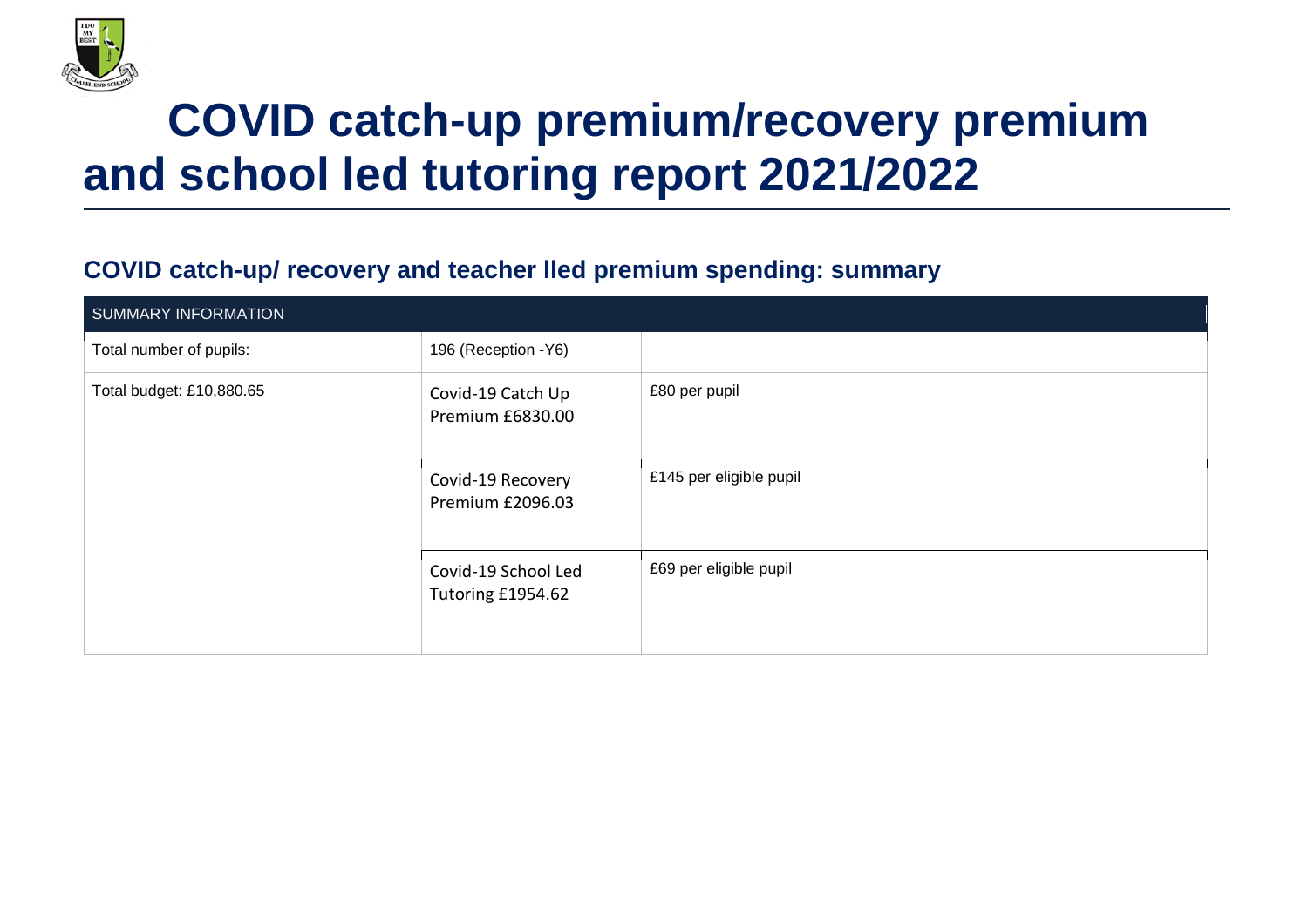## **Expenditure for academic year 2021-2022**

| Covid Catch Up Premium £6830                           |                                                                                                                     |                                                                                                                                                                                            |                                                                       |            |       |
|--------------------------------------------------------|---------------------------------------------------------------------------------------------------------------------|--------------------------------------------------------------------------------------------------------------------------------------------------------------------------------------------|-----------------------------------------------------------------------|------------|-------|
| Action                                                 | Intended outcome<br>and success criteria                                                                            | What's the evidence and<br>rationale for this choice?                                                                                                                                      | How will you make sure it's<br>implemented well?                      | Staff lead | Cost  |
| <b>EYFS Hub training</b><br>for staff                  | To ensure that<br>Chapel End is<br>operating in line with<br>new development<br>matters standards                   | Development matters is new to all<br>schools and it is essential that we<br>communicate to ensure that we<br>are offering the best practice<br>possible.                                   | Meetings with mrs Montrose<br>(EYFS Lead)                             | $CH + CM$  | £90   |
| <b>Essential Letters and</b><br>Sounds staff training  | All staff to have<br>training so fidelity is<br>given to ELS<br>throughout school                                   | New ELS scheme of work introduced to<br>school and staff need training.                                                                                                                    | Training logs and monitor<br>phonics lessons in Y<br>Reception and Y1 | <b>CH</b>  | £800  |
| Learning assistant<br>quality intervention<br>training | Learning assistant to<br>support children<br>specified in pupil<br>progress meetings<br>with Phonics and<br>reading | 30% GLD and phonics attainment in last<br>years Reception cohort. Intervention to<br>boost phonic and reading standards as<br>these were identified as key factors in<br>bringing GLD down | Monitoring of phonic<br>attainment                                    | <b>CH</b>  | 6,436 |
|                                                        |                                                                                                                     |                                                                                                                                                                                            |                                                                       |            |       |
| Total budgeted cost:                                   |                                                                                                                     |                                                                                                                                                                                            |                                                                       | £7,326     |       |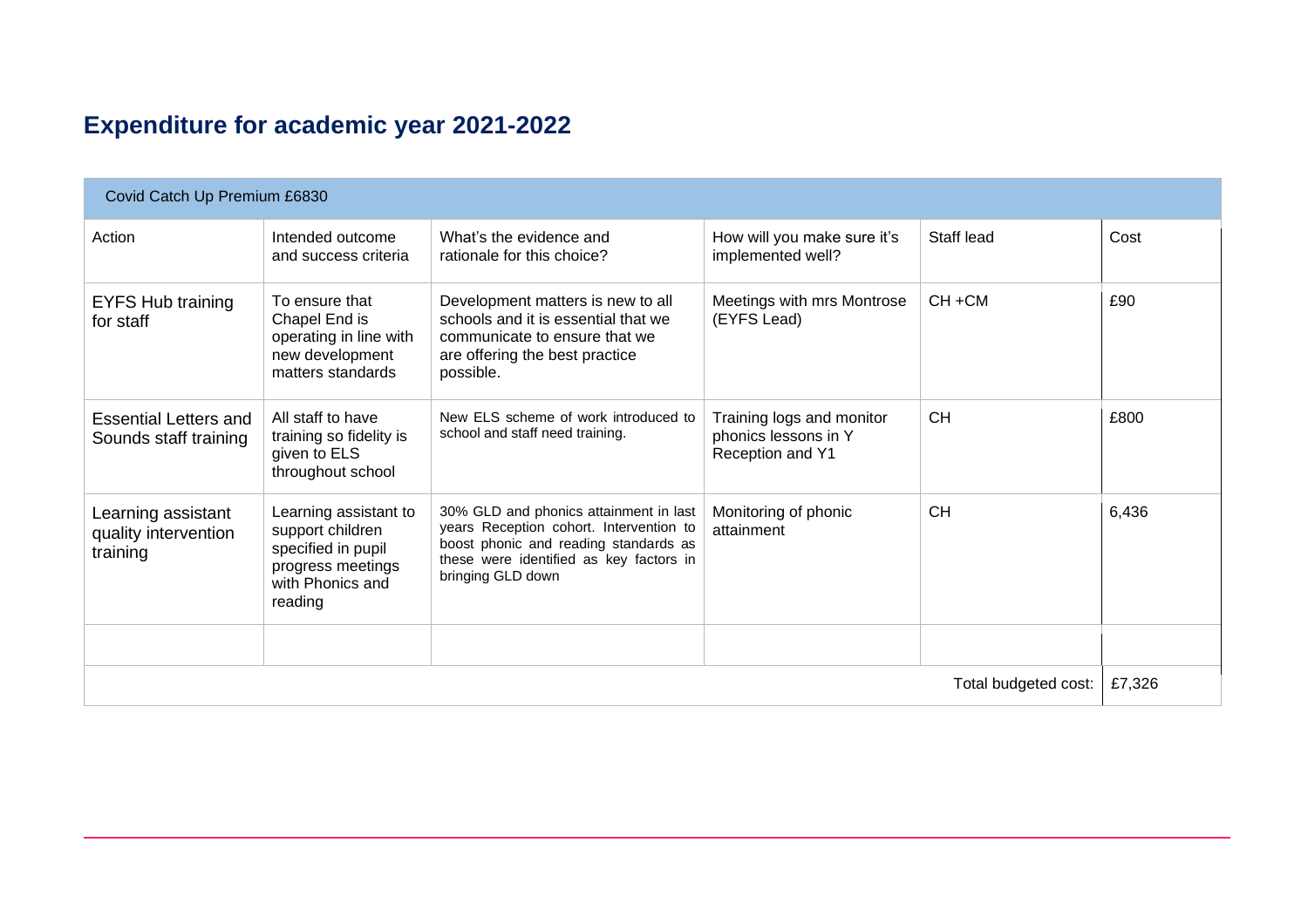| Covid Recovery Premium £2096                           |                                                                                                                           |                                                                                                                                                                                                                                                                                 |                                                    |                             |       |
|--------------------------------------------------------|---------------------------------------------------------------------------------------------------------------------------|---------------------------------------------------------------------------------------------------------------------------------------------------------------------------------------------------------------------------------------------------------------------------------|----------------------------------------------------|-----------------------------|-------|
| Action                                                 | Intended outcome<br>and success criteria                                                                                  | What's the evidence and<br>rationale for this choice?                                                                                                                                                                                                                           | How will you make sure it's<br>implemented well?   | Staff lead                  | Cost  |
| Creation of a safe<br>space in school for<br>pupils    | A safe space in<br>school created for<br>pupils with emotional<br>needs                                                   | Post covid- more and more<br>children are presenting with<br>emotional support. A safe space<br>in school is needed to cater for<br>this                                                                                                                                        | Visual observation of space                        | CH and pastoral team        | £1000 |
| Pastoral team<br>professional<br>development           | To have a trained<br>pastoral team in<br>school that can lead<br>on emotional<br>wellbeing for both<br>staff and children | Emotional wellbeing is becoming one of<br>the main focuses in primary education.<br>We want to be at the forefront of<br>developments so that we offer our<br>children both an outstanding academic<br>package along with developing the whole<br>child through hour provision. | Reports from the pastoral<br>team and proof of CPD | CH and the pastoral<br>team | £450  |
| Learning assistant<br>quality intervention<br>training | Learning assistant to<br>support children<br>specified in pupil<br>progress meetings<br>with Phonics and<br>reading       | 30% GLD and phonics attainment in last<br>years Reception cohort. Intervention to<br>boost phonic and reading standards as<br>these were identified as key factors in<br>bringing GLD down                                                                                      | Monitoring of phonic<br>attainment                 | <b>CH</b>                   | £600  |
|                                                        |                                                                                                                           |                                                                                                                                                                                                                                                                                 |                                                    |                             |       |
| Total budgeted cost:                                   |                                                                                                                           |                                                                                                                                                                                                                                                                                 |                                                    | £2450                       |       |